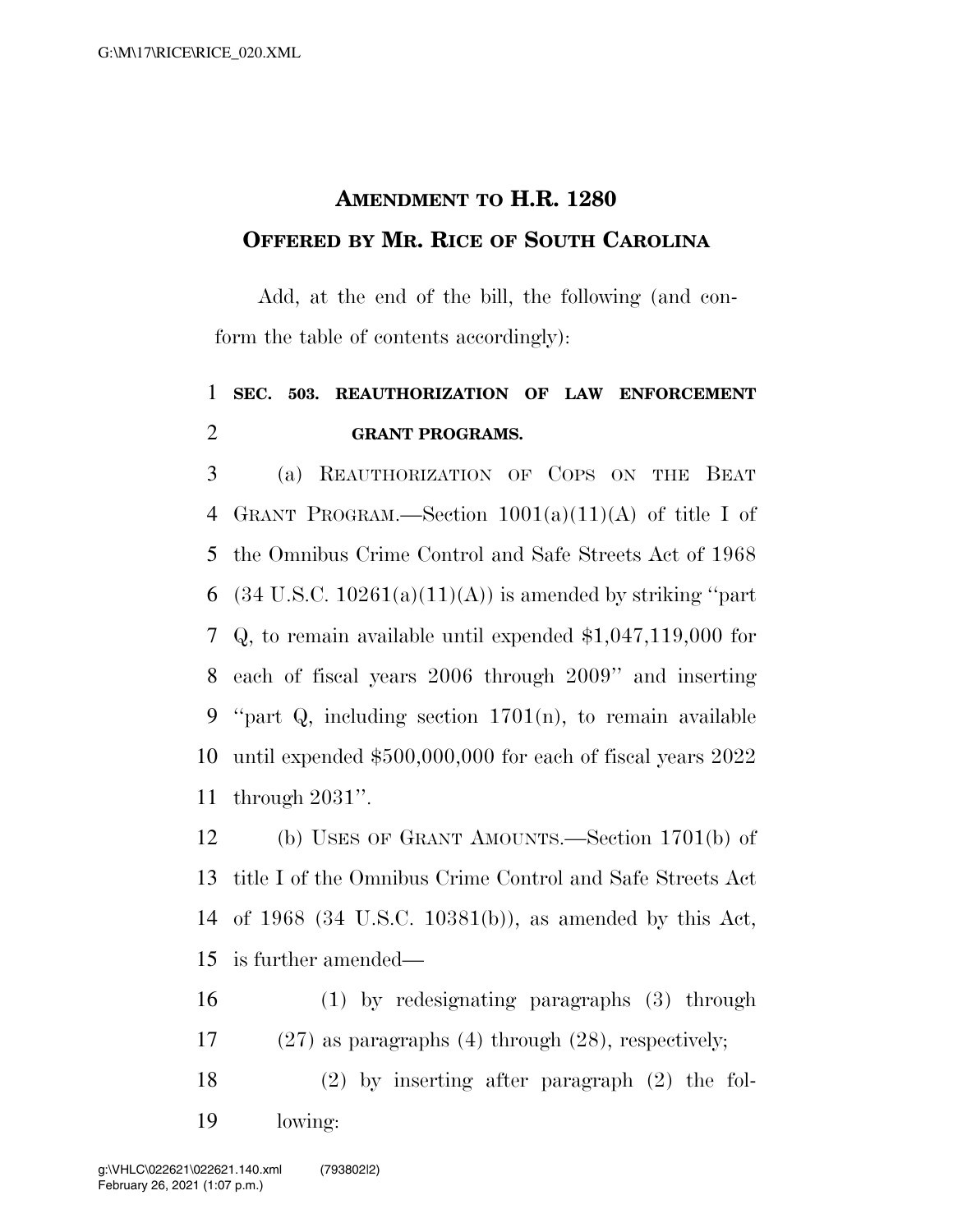| $\mathbf{1}$   | $(3)$ in the case of any State or unit of local            |
|----------------|------------------------------------------------------------|
| $\overline{2}$ | government that has a median household income of           |
| 3              | less than 70 percent of the national median house-         |
| $\overline{4}$ | hold income and qualifies for a reduced contribution       |
| 5              | under subsection $(g)(2)$ , to increase wages of career    |
| 6              | law enforcement officers to not more than 80 per-          |
| $\tau$         | cent of the national median household income;"; and        |
| 8              | in paragraph $(27)$ , as redesignated, by<br><b>(3)</b>    |
| 9              | striking "through (25)" and inserting "through             |
| 10             | $(26)$ ".                                                  |
| 11             | PREFERENTIAL CONSIDERATION.—Section<br>(e)                 |
| 12             | $1701(e)$ of title I of the Omnibus Crime Control and Safe |
| 13             | Streets Act of $1968$ (34 U.S.C. $10381(e)$ ) is amended—  |
| 14             | $(1)$ by striking paragraph $(1)$ ; and                    |
| 15             | $(2)$ by redesignating paragraphs $(2)$ and $(3)$ as       |
| 16             | paragraphs $(1)$ and $(2)$ , respectively.                 |
| 17             | (d) COST SHARE.—Section $1701(g)$ of title I of the        |
| 18             | Omnibus Crime Control and Safe Streets Act of 1968 (34     |
| 19             | U.S.C. $10381(g)$ ) is amended to read as follows:         |
| 20             | "(g) MATCHING FUNDS.—                                      |
| 21             | "(1) IN GENERAL.—Except as provided in para-               |
| 22             | graph $(2)$ , the portion of the costs of a program,       |
| 23             | project, or activity provided by a grant under sub-        |
| 24             | section (a) may not exceed 75 percent, unless the          |
| 25             | Attorney General waives, wholly or in part, the re-        |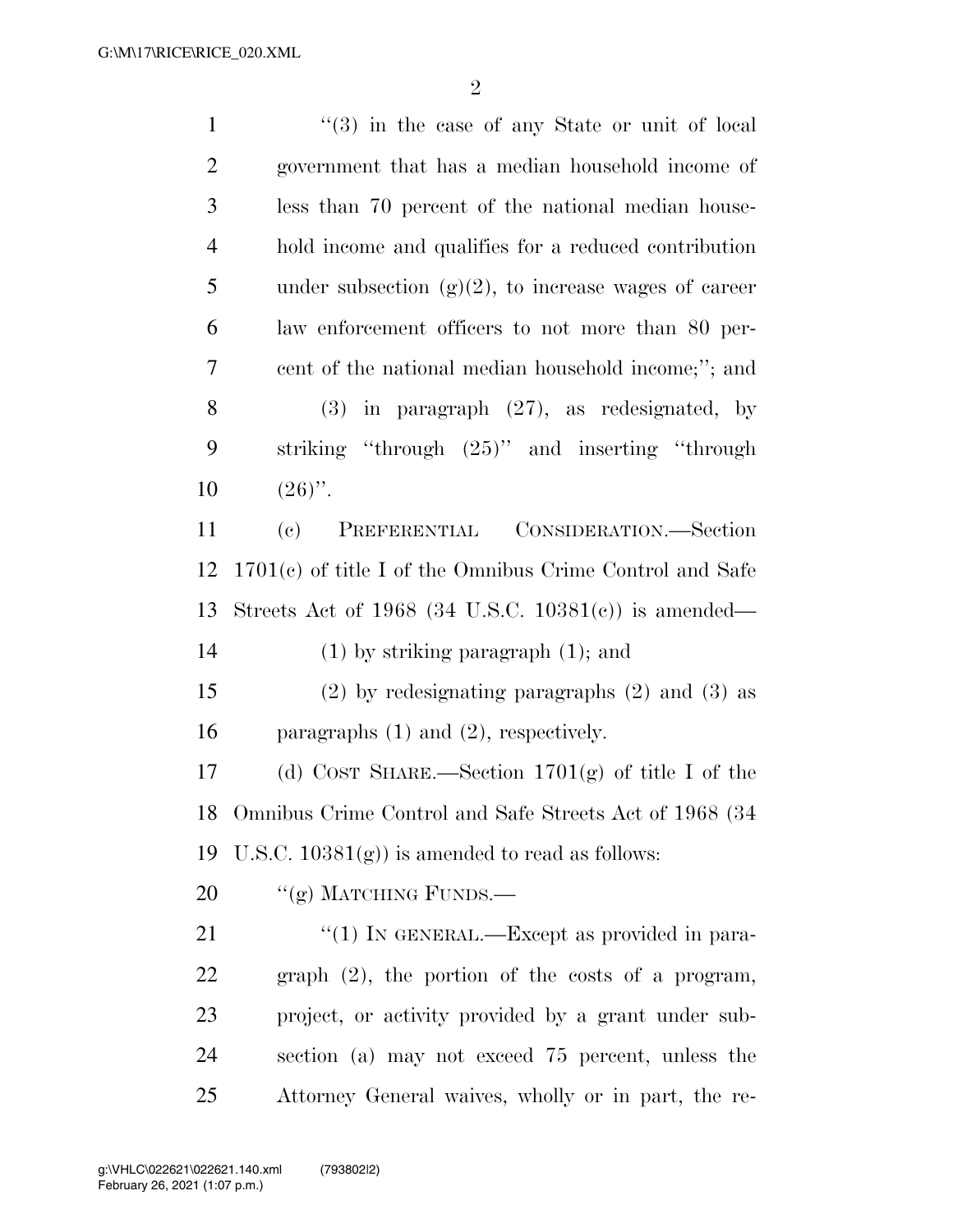| $\mathbf{1}$   | quirement under this subsection of a non-Federal        |
|----------------|---------------------------------------------------------|
| $\overline{2}$ | contribution to the costs of a program, project, or     |
| 3              | activity. In relation to a grant for a period exceeding |
| $\overline{4}$ | 1 year for hiring or rehiring or increasing the com-    |
| 5              | pensation of career law enforcement officers, the       |
| 6              | Federal share shall decrease from year to year for      |
| 7              | up to 5 years, looking toward the continuation of the   |
| 8              | increased hiring and compensation level using State     |
| 9              | or local sources of funding following the conclusion    |
| 10             | of Federal support, as provided in an approved plan     |
| 11             | pursuant to section $1702(c)(8)$ .                      |
| 12             | (2)<br>REDUCED NON-FEDERAL<br>CONTRIBU-                 |
| 13             | TION.                                                   |
| 14             | "(A) IN GENERAL.—The portion of the                     |
| 15             | costs of a program, project, or activity provided       |
| 16             | by a grant under subsection (a), in any State           |
| 17             | or unit of local government described in sub-           |
| 18             | paragraph $(B)$ , may not exceed—                       |
| 19             | $``(i)$ 90 percent for the first year of                |
| 20             | the grant;                                              |
| 21             | "(ii) 85 percent for the second year of                 |
| 22             | the grant;                                              |
| 23             | "(iii) 80 percent for the third year of                 |
| 24             | the grant; and                                          |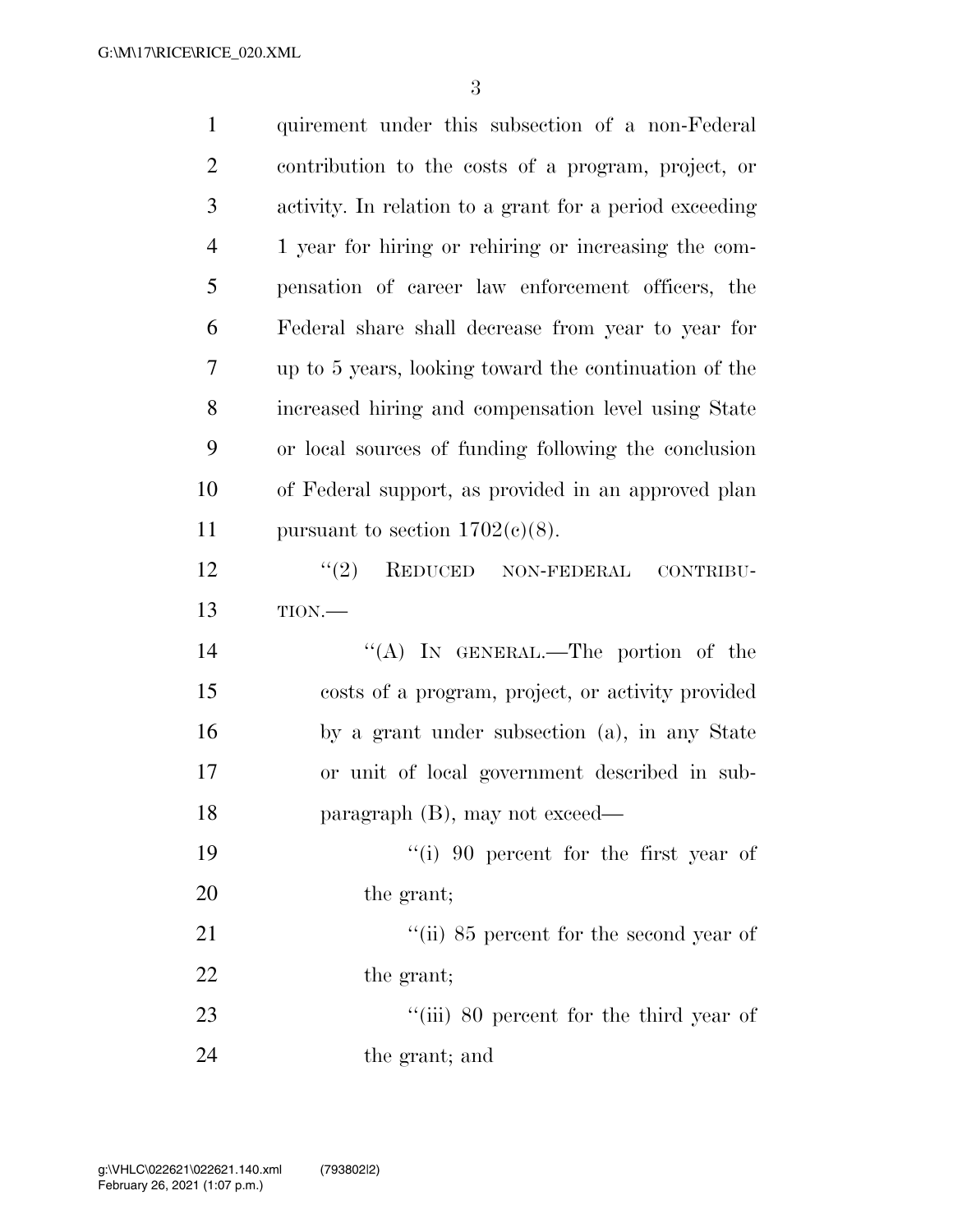| $\mathbf{1}$   | "(iv) $75$ percent for the fourth year of              |
|----------------|--------------------------------------------------------|
| $\overline{2}$ | the grant.                                             |
| 3              | "(B) STATE OR UNIT OF LOCAL GOVERN-                    |
| $\overline{4}$ | MENT DESCRIBED.—A State or unit of local               |
| 5              | government described in this subparagraph is           |
| 6              | any State or unit of local government-                 |
| 7              | "(i) with a median household income                    |
| 8              | that is not more than 80 percent of the na-            |
| 9              | tional median household income;                        |
| 10             | "(ii) that does not provide a single                   |
| 11             | employee with compensation that is more                |
| 12             | than double the national median household              |
| 13             | income; and                                            |
| 14             | "(iii) that is a rural State, rural com-               |
| 15             | munity, or rural area as such terms are                |
| 16             | defined in section $40002(a)$ of the Violent           |
| 17             | Crime Control and Law Enforcement Act                  |
| 18             | of 1994 (34 U.S.C. 12291(a)(26)(A)) is                 |
| 19             | amended".                                              |
| 20             | (e) COPS PROGRAM.—Section $1701(a)$ of title I of the  |
| 21             | Omnibus Crime Control and Safe Streets Act of 1968 (34 |
| 22             | U.S.C. $10381(a)$ is amended to read as follows:       |
| 23             | "(a) THE OFFICE OF COMMUNITY ORIENTED POLIC-           |
| 24             | ING SERVICES.                                          |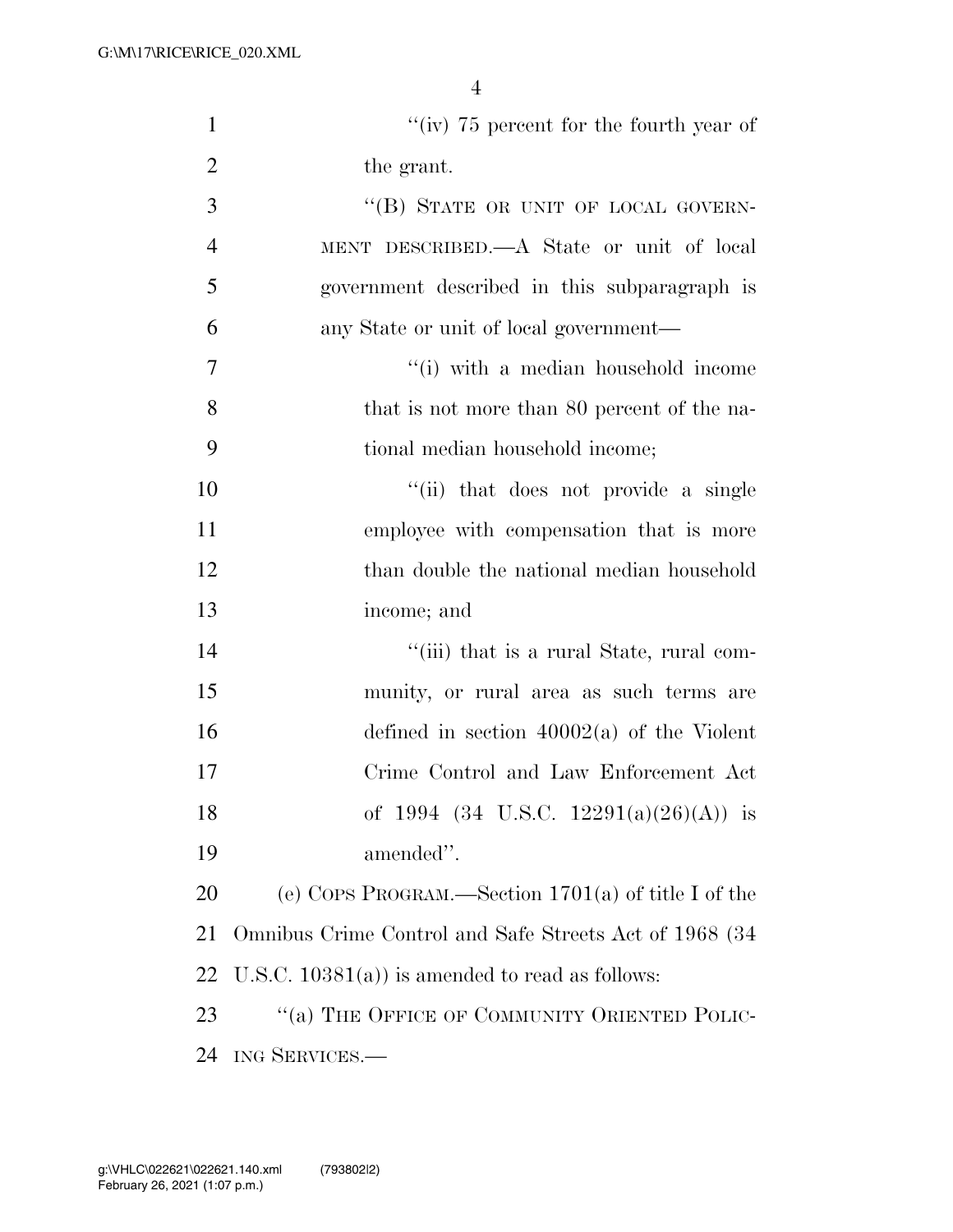| $\mathbf{1}$   | $\lq(1)$ In GENERAL.—There is within the Depart-           |
|----------------|------------------------------------------------------------|
| $\overline{2}$ | ment of Justice, under the general authority of the        |
| 3              | Attorney General, a separate and distinct office to        |
| $\overline{4}$ | be known as the Office of Community Oriented Po-           |
| 5              | licing Services (referred to in this subsection as the     |
| 6              | 'COPS Office').                                            |
| 7              | "(2) $DIRECTOR$ . The COPS Office shall be                 |
| 8              | headed by a Director who shall—                            |
| 9              | "(A) be appointed by the Attorney Gen-                     |
| 10             | eral; and                                                  |
| 11             | "(B) have final authority over grants                      |
| 12             | under this part and any other grants, coopera-             |
| 13             | tive agreements, and contracts awarded by the              |
| 14             | COPS Office.".                                             |
| 15             | (f) LIMITATION ON HIRING AND REHIRING.—Section             |
| 16             | $1704(c)$ of title I of the Omnibus Crime Control and Safe |
| 17             | Streets Act of 1968 (34 U.S.C. 10384 $(c)$ ) is amended to |
| 18             | read as follows:                                           |
| 19             | "(c) HIRING AND COMPENSATION COST.—                        |
| 20             | "(1) IN GENERAL.—Funding provided under                    |
| 21             | this part for hiring or rehiring a career law enforce-     |
| 22             | ment officer may not exceed $$75,000$ , unless the At-     |
| 23             | torney General grants a waiver from this limitation.       |
| 24             | "(2) REDUCED CONTRIBUTION.—In the case of                  |
| 25             | a jurisdiction that qualifies for a reduced contribu-      |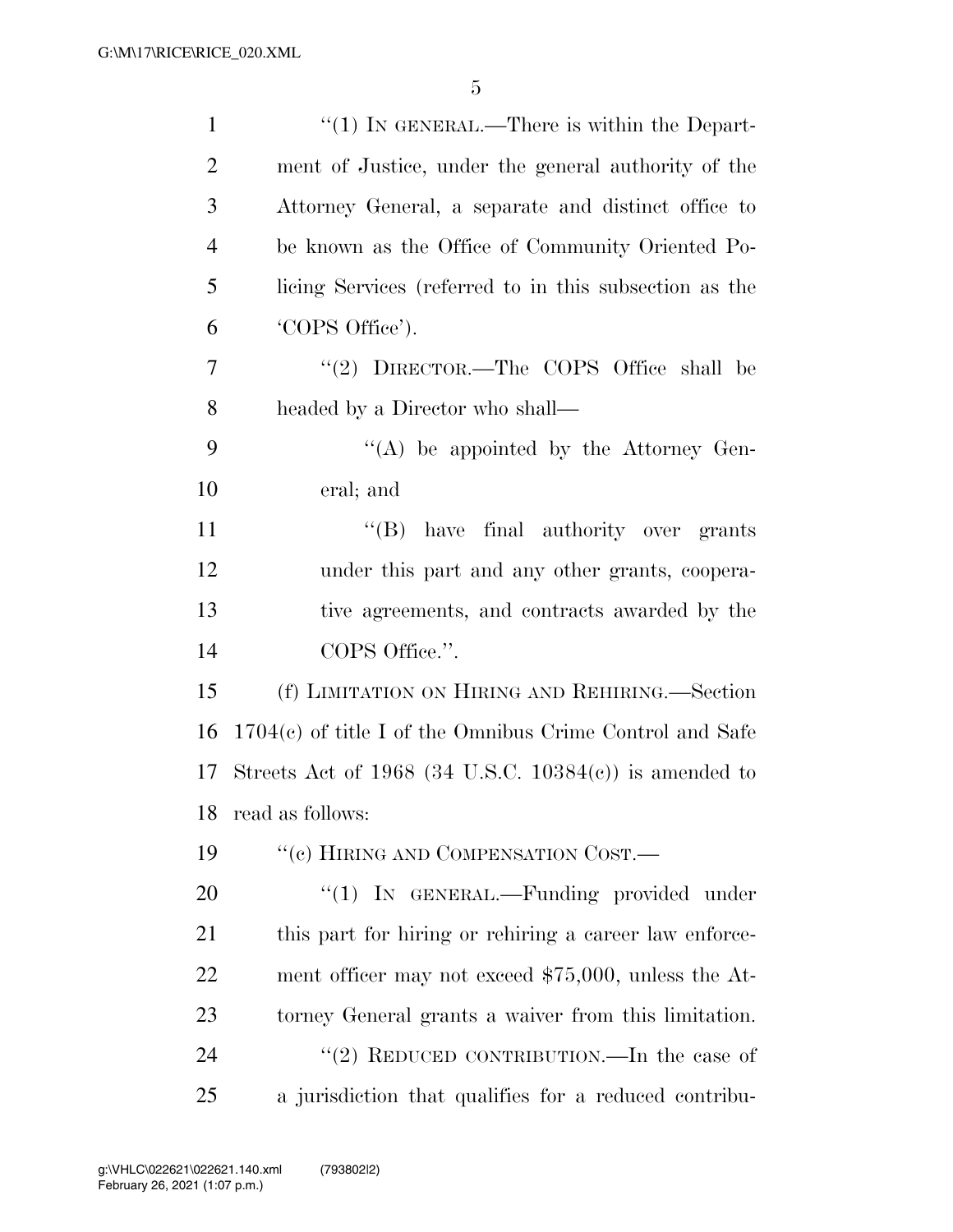1 tion under section  $1701(g)(2)$ , a career law enforce- ment officer who is hired or rehired or whose com- pensation is increased under this part may not re- ceive from any funding provided under this part compensation exceeding 80 percent of the national median household income for work performed as an on-duty law enforcement officer.''.

 (g) DEFINITIONS.—Section 1709 of title I of the Om- nibus Crime Control and Safe Streets Act of 1968 (34 U.S.C. 10389) is amended by adding at the end the fol-lowing:

12 ''(9) 'Attorney General' means the Attorney General, acting through the COPS Director.''.

 (h) GAO REPORT.—In fiscal year 2026 and fiscal year 2031 the Comptroller General of the United States, after consultation with the Attorney General, shall submit to Congress and make publicly available a report that pro- vides national averages and averages for department char- acteristic subgroups including at least size of police and sheriff departments and urban or rural designations by jurisdiction detailing—

 (1) a measure of how representative the exist- ing workforce of the average police and sheriff de- partments is to the community served based on de-mographics which include at least gender and race;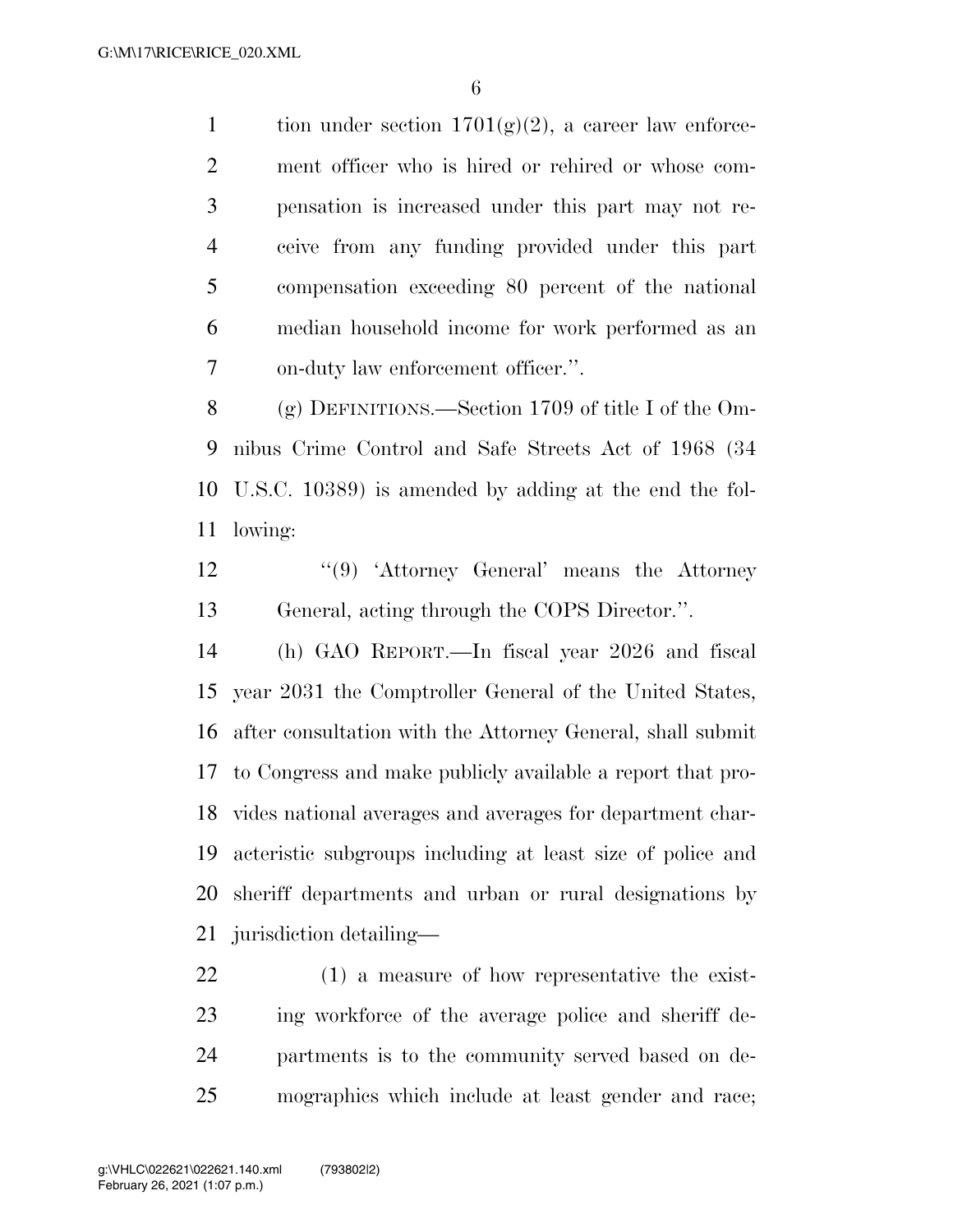| $\mathbf{1}$   | $(2)$ the percentage of those employed by the av-     |
|----------------|-------------------------------------------------------|
| $\overline{2}$ | erage police and sheriff departments that live in the |
| 3              | jurisdiction in which they are currently employed;    |
| $\overline{4}$ | (3) a measure of average officer pay in police        |
| 5              | and sheriff departments compared to cost of living    |
| 6              | in the jurisdiction in which they are currently em-   |
| 7              | ployed; and                                           |
| 8              | (4) legislative and administrative recommenda-        |
| 9              | tions for improving the percentage of officers that   |
| 10             | live in the jurisdiction in which they are employed   |
| 11             | and how representative the law enforcement agency     |
| 12             | is of the community it serves.                        |
| 13             | (i) FINDINGS; SENSE OF CONGRESS.—                     |
| 14             | (1) FINDINGS.—The Congress finds the fol-             |
| 15             | lowing:                                               |
| 16             | (A) The President's Task Force on 21st                |
| 17             | Century Policing highlighted the importance of        |
| 18             | hiring officers who reflect the diversity and val-    |
| 19             | ues of the community, and who have both the           |
| 20             | mindset and the skills needed to engage with          |
| 21             | the community.                                        |
| 22             | (B) Diverse workforces can be more effec-             |
| 23             | tive, creative, and resilient than homogenous         |
| 24             | workforces, and teams with broader perspec-           |
| 25             | tives result in better decision-making and prob-      |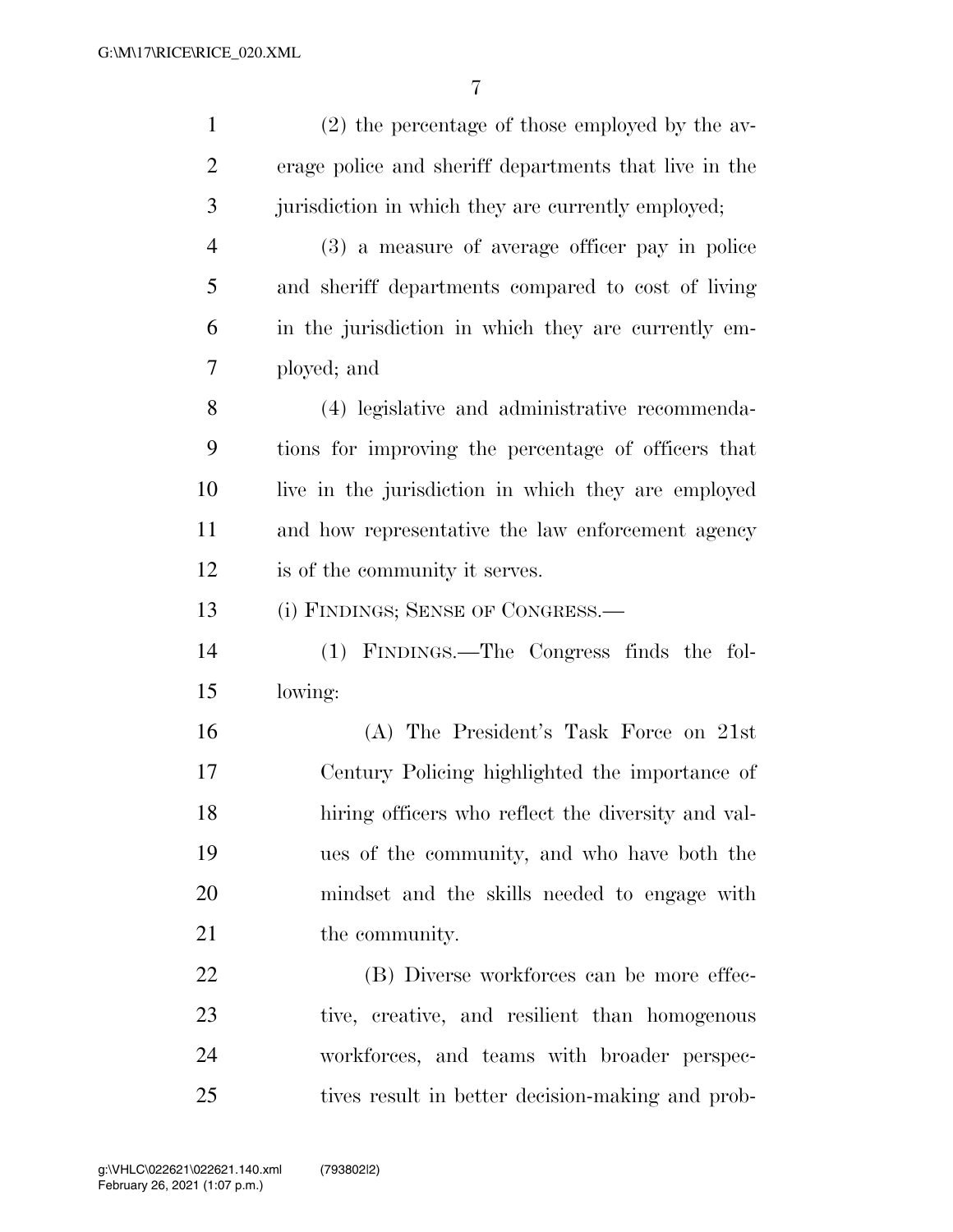lem-solving practices. Recruiting a diverse pool of candidates includes qualified individuals from different races, genders, ethnicities, and cul-tural backgrounds.

 (C) Effective recruitment practices can help engender trust, develop good relations with their communities, and ensure that the officers they hire can best serve those communities. Re- cruitment efforts should start in the commu- nity, and law enforcement agencies should con- sider developing youth programs to attract younger generations. This could include Ex- plorer programs, internships through local schools, cadet academies, university partner- ships, and youth mentorship programs that fos-16 ter special relationships between young adults and departments. Not only do these programs develop enthusiasm for a law enforcement ca- reer, they can also build relationships between law enforcement agencies and the communities 21 they serve.

 (2) SENSE OF CONGRESS.—It is the Sense of Congress that the COPS Office is uniquely suited to empower local law enforcement agencies with the tools needed to fulfill these recommendations, per